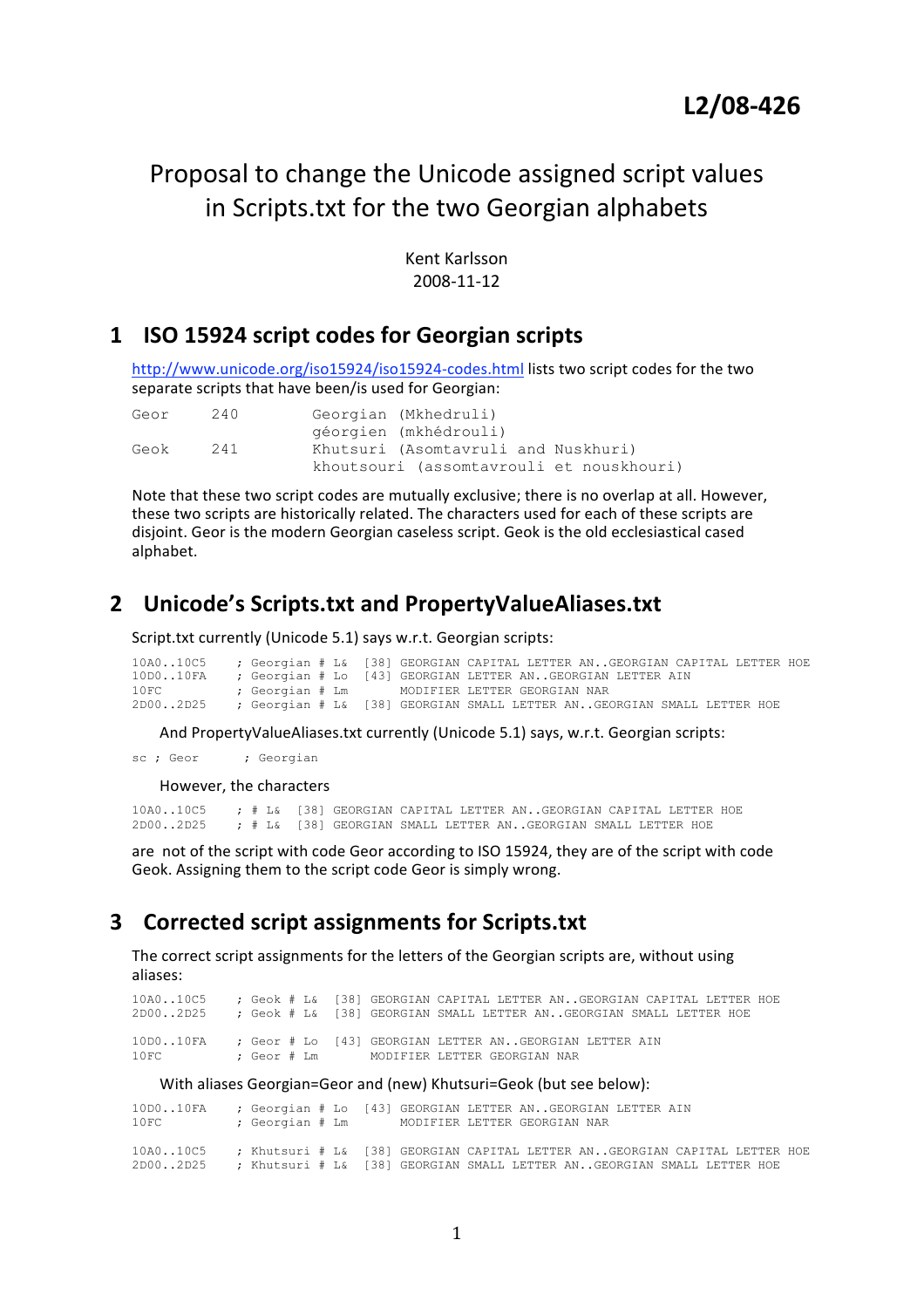## **4 Digression:
Script
code
alias
naming**

UTR
24,
Unicode
Script
property,
says:

Script
names
are
limited
to

- Latin letters A-Z or a-z
- Digits
0–9
- SPACE and medial HYPHEN-MINUS

Script names are guaranteed to be unique, even when ignoring case differences and the presence of SPACE or HYPHEN-MINUS. Underscores are not used when assigning script names. Similar restrictions apply
to
block
names.

Yet, in PropertyValueAliases.txt, there are several script code aliases ('script names') that contain underline ('underscore') characters, but none that have space or hyphen-minus in the name. UTR 24 should probably be corrected on this point, rather than changing the script code
aliases.

### **5 New
script
property
value
alias(es)**

One option would be to keep "Georgian" as alias just for "Geor", and just introduce "Khutsuri" as alias for "Geok". This is close to the ISO 15924 names given for for the Geor and Geok codes. However, it may be desirable to have "Georgian" as alias for "Geor"+"Geok", and introduce aliases "Khutsuri" for "Geok" and "Mkhedruli" for "Geor". Preferably, there should still not be a need to introduce a new code in ISO 15924 for "Geor"+"Geok". If need be, Unicode could use a private-use four-letter script code, such as "Qaag", for "Geor"+"Geok". One could even introduce an additional alias "Mkhedruli\_Or\_Khutsuri".

An advantage of letting "Georgian" be an alias for "Geor"+ "Geok" is that regular expressions like [:script=georgian:] will be stable (matching both Mkhedruli and Khutsuri characters like now), while still allowing [:script=Geor:] and [:script=Geok:] to return proper matches.

So,
with
this
in
mind,
in
Scripts.txt,
the
relevant
assignments
should
be:

|      |                  | 10A010C5 ; Khutsuri # L& [38] GEORGIAN CAPITAL LETTER ANGEORGIAN CAPITAL LETTER HOE |  |
|------|------------------|-------------------------------------------------------------------------------------|--|
|      |                  | 2D002D25 ; Khutsuri # L& [38] GEORGIAN SMALL LETTER ANGEORGIAN SMALL LETTER HOE     |  |
|      |                  | 10D010FA      ; Mkhedruli # Lo [43] GEORGIAN LETTER ANGEORGIAN LETTER AIN           |  |
| 10FC | : Mkhedruli # Lm | MODIFIER LETTER GEORGIAN NAR                                                        |  |

And
in
PropertyValueAliases.txt,
the
relevant
aliases
should
be:

sc ; Geok ; Khutsuri sc ; Geor ; Mkhedruli sc ; Qaaq ; Mkhedruli Or Khutsuri ; Georgian

(That
Qaag
is
Geor+Geok
is
informal
here.
Formalising
the
relation
between
Qaag
and Geor+Geok, or for other similar cases like Hrkt, Jpan, and Kore and what they alias to, is not the
topic
of
this
proposal.)

#### **6 Digression:
missing
entries
in
PropertyValueAliases.txt**

There
is
an
alias
entry
for
Hrkt
in
PropertyValueAliases.txt:

sc ; Hrkt ; Katakana Or Hiragana

But the similar cases for Jpan and Kore don't have alias entries, which I think they should have:

sc ; Jpan ; Katakana\_Or\_Hiragana\_Or\_Han ; Japanese<br>sc : Kore ; Hangul Or Han ; Korean ; Hangul  $O\bar{r}$  Han

(This
still
does
not
formalise
the
relationships
within
Unicode.)